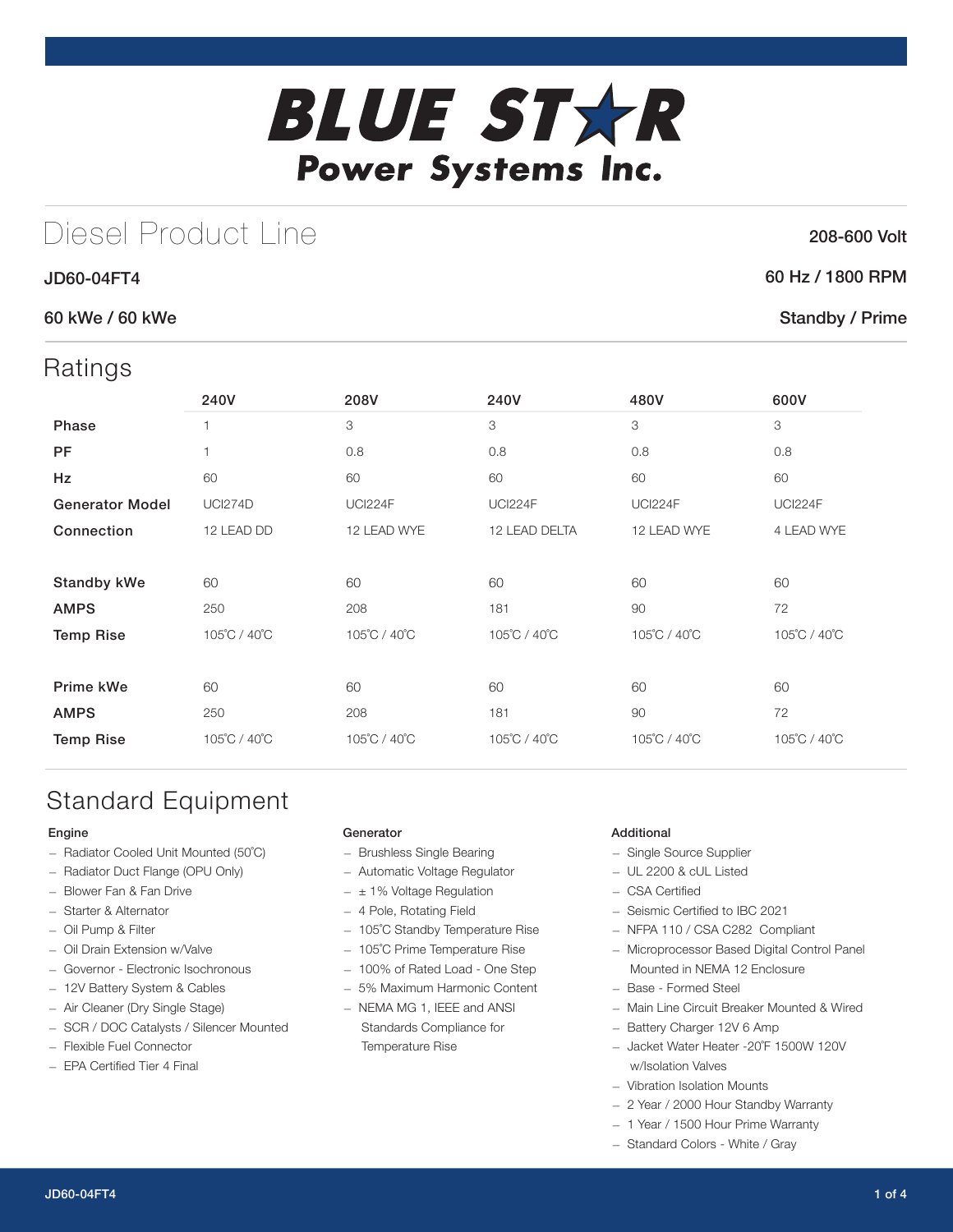#### 60 kWe / 60 kWe



## Application Data

| Engine                                                                   |                    |                                      |                                                |
|--------------------------------------------------------------------------|--------------------|--------------------------------------|------------------------------------------------|
| Manufacturer:                                                            | John Deere         | Displacement - Cu. In. (lit):        | 275 (4.51)                                     |
| Model:                                                                   | 4045HFG04          | Bore - in. (cm) x Stroke - in. (cm): | 4.20 (10.6) $\times$ 5.00 (12.7)               |
| Type:                                                                    | 4-Cycle            | Compression Ratio:                   | 17.0:1                                         |
| Aspiration:                                                              | Turbo Charged, CAC | Rated RPM:                           | 1800                                           |
| <b>Cylinder Arrangement:</b>                                             | 4 Cylinder Inline  | Max HP Stby (kWm):                   | 133 (99.2)                                     |
| <b>Exhaust System</b>                                                    |                    | Standby                              | Prime                                          |
| Gas Temp. (Stack): °F (°C)                                               |                    | 910 (488)                            | 910 (488)                                      |
| Gas Volume at Stack Temp: CFM (m <sup>3</sup> /min)                      |                    | 533 (15.1)                           | 533 (15.1)                                     |
| Maximum Allowable Exhaust Restriction: in. H2O (kPa)                     |                    | 20.0(5.00)                           | 20.0(5.00)                                     |
| <b>Cooling System</b>                                                    |                    |                                      |                                                |
| Ambient Capacity of Radiator: °F (°C)                                    |                    | 122 (50.0)                           | 122 (50.0)                                     |
| Maximum Allowable Static Pressure on Rad. Exhaust: in. H2O (kPa)         |                    | 0.50(0.12)                           | 0.50(0.12)                                     |
| Water Pump Flow Rate: GPM (lit/min)                                      |                    | 65.0 (245)                           | 65.0 (245)                                     |
| Heat Rejection to Coolant: BTUM (kW)                                     |                    | 3,529(61.8)                          | 3,529(61.8)                                    |
| Heat Rejection to CAC: BTUM (kW)                                         |                    | 740 (13.0)                           | 740 (13.0)                                     |
| Heat Radiated to Ambient: BTUM (kW)                                      |                    | 1,283 (22.4)                         | 1,283 (22.4)                                   |
| <b>Air Requirements</b>                                                  |                    |                                      |                                                |
| Aspirating: CFM (m <sup>3</sup> /min)                                    |                    | 226 (6.40)                           | 226 (6.40)                                     |
| Air Flow Required for Rad. Cooled Unit: CFM (m <sup>3</sup> /min)        |                    | 9,717(275)                           | 9,717 (275)                                    |
| Air Flow Required for Heat Exchanger/Rem. Rad. CFM (m <sup>3</sup> /min) |                    |                                      | Consult Factory For Remote Cooled Applications |
| <b>Fuel Consumption</b>                                                  |                    |                                      |                                                |
| At 100% of Power Rating: gal/hr (lit/hr)                                 |                    | 4.61(17.5)                           | 4.61(17.5)                                     |
| At 75% of Power Rating: gal/hr (lit/hr)                                  |                    | 3.71(14.0)                           | 3.71(14.0)                                     |
| At 50% of Power Rating: gal/hr (lit/hr)                                  |                    | 2.58(9.77)                           | 2.58 (9.77)                                    |
| DEF Consumption (% of fuel consumption)                                  |                    | $\pm$ 4.30%                          | ± 4.30%                                        |
| <b>Fluids Capacity</b>                                                   |                    |                                      |                                                |
| Total Oil System: gal (lit)                                              |                    | 3.88(14.7)                           | 3.88(14.7)                                     |
| Engine Jacket Water Capacity: gal (lit)                                  |                    | 2.25(8.50)                           | 2.25(8.50)                                     |
| System Coolant Capacity: gal (lit)                                       |                    | 6.75(25.6)                           | 6.75(25.6)                                     |
| DEF Tank Capacity: gal (lit)                                             |                    | 3.80(14.3)                           | 3.80(14.3)                                     |

Deration Factors: Rated Power is available up to 8,400 ft (2,560 m) at ambient temperatures to 122˚F (50˚C). Consult factory for site conditions above these parameters.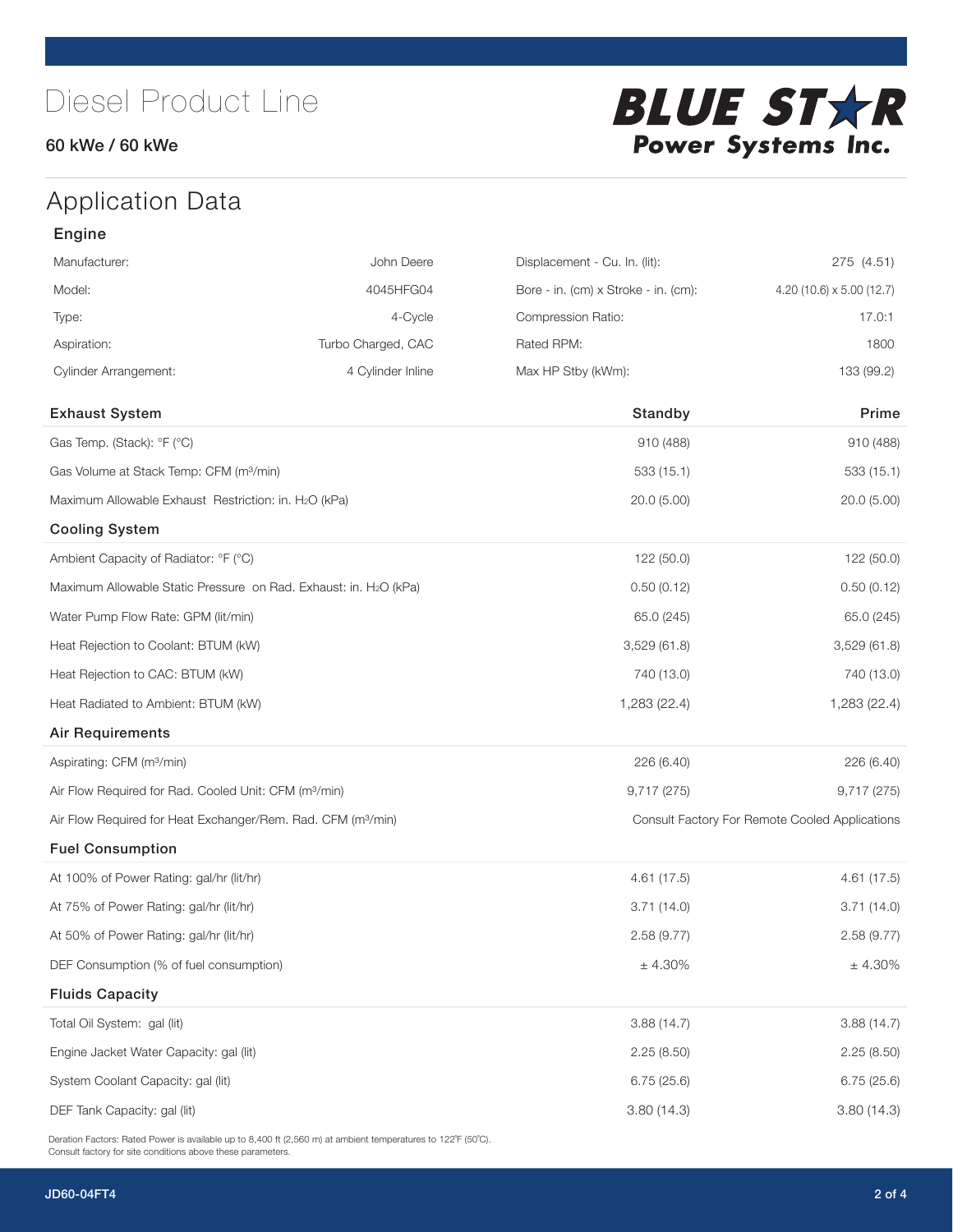## Diesel Product Line

#### 60 kWe / 60 kWe



### DCP7310 Control Panel

#### Standard Features

- Digital Metering
- Engine Parameters
- Generator Protection Functions
- Engine Protection
- CAN Bus (J1939) ECU Communications
- Windows-Based Software
- Multilingual Capability
- Remote Communications to DSE2548 Remote Annunciator
- 8 Programmable Contact Inputs
- 10 Contact Outputs
- RS485 Communicator Interface
- cULus Listed, CE Approved
- Event Recording
- IP 65 rating (with supplied gasket) offers increased resistance to water ingress
- NFPA 110 Level 1 Compatible

## Weights / Dimensions / Sound Data

|            | L x W x H                    | <b>Weight Ibs</b> |  |  |
|------------|------------------------------|-------------------|--|--|
| <b>OPU</b> | $90 \times 54 \times 66$ in  | 3,650             |  |  |
| Level 1    | $108 \times 54 \times 70$ in | 4.250             |  |  |
| Level 2    | $108 \times 54 \times 70$ in | 4,325             |  |  |
| Level 3    | $138 \times 54 \times 70$ in | 4.525             |  |  |
|            |                              |                   |  |  |

Please allow 6-12 inches for height of exhaust stack.

|            | No Load | <b>Full Load</b> |
|------------|---------|------------------|
| <b>OPU</b> | 73 dBA  | 77 dBA           |
| Level 1    | 71 dBA  | 73 dBA           |
| Level 2    | 68 dBA  | 70 dBA           |
| Level 3    | 63 dBA  | 65 dBA           |



STOP MANUAL OPTION AUTO ALARM START

[AUTO]

**BLUE STAR** Power Systems Inc.

Manual Mode Button and Indicator Nutricus Council Council Council Council Alarm Mute & Lamp Test Button Manual Mode Button and Indicator Configurable Button -  $\Box$  Auto Mode Button and Indicator

DIGITAL CONTROL PANEL

Module Display  $\Box$ 

 $\bullet$  $\bullet$  $\bullet$ 

 $\circledcirc$ 

Menu Navigation

Open Generator (Manual Mode Only)

Generator Breaker LED

Stop / Reset Mode Button and Indicator

 $\bullet$   $\circ$   $\bullet$ 

 $\sigma$ 

՟Պ



- Start Button

 $\blacksquare$ 

Close Generator (Manual Mode Only)

Generator Available LED